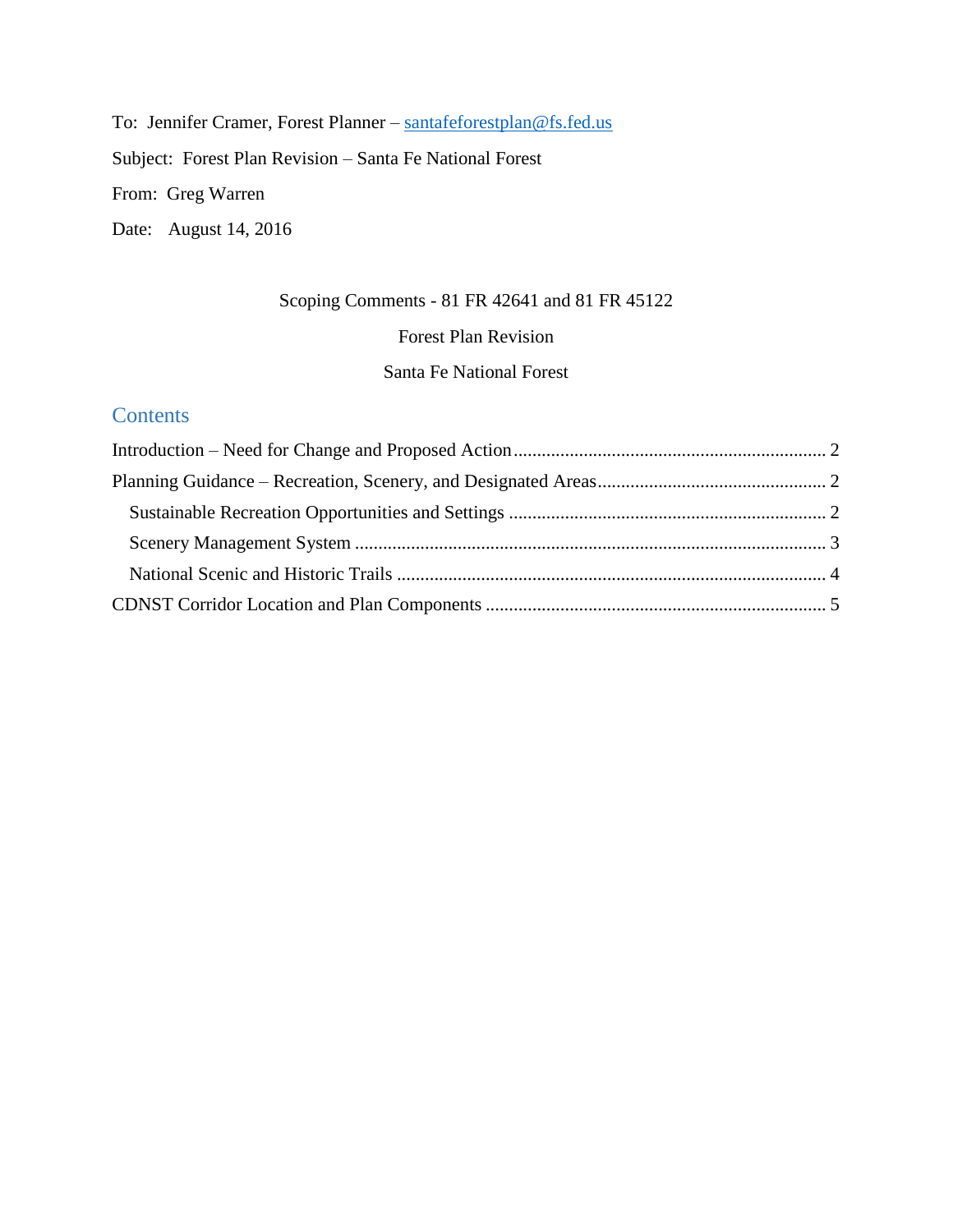The following comments are being submitted in response the Notice of Intent to revise the Santa Fe National Forest Land and Resource Management Plan.

## <span id="page-1-0"></span>Introduction – Need for Change and Proposed Action

The Notice of Intent to revise the Santa Fe National Plan states, "Designated Areas. There is a need for plan direction to identify and evaluate potential additions to the National Wilderness Preservation System and eligibility for inclusion in the National Wild and Scenic Rivers System. In addition, plan direction for designated and recommended wilderness areas is needed to protect and enhance wilderness values and character." There is also the need to change the management direction and a section location of the Continental Divide National Scenic Trail (CDNST).

The Proposed Action that is presented in the NOI is not detailed to the extent necessary for reviewers to identify and clearly articulate opinions and concerns. However, the information that follows in this document should assist the Forest Supervisor through the planning team in identifying specific direction and actions needed to locate the CDNST corridor and adopt appropriate Forest Plan components to provide for the nature and purposes of this National Scenic Trail.

## <span id="page-1-1"></span>Planning Guidance – Recreation, Scenery, and Designated Areas

## <span id="page-1-2"></span>Sustainable Recreation Opportunities and Settings

Plan components need to provide for sustainable recreational settings, opportunities, and access. Sustainable recreation opportunities and settings are those that are economically, socially, and ecologically sustainable. To be sustainable, the established set of recreational settings and opportunities must be an integral part of other resource plan direction and include a compatible scenic character component.

The responsible official needs to use the Recreation Opportunity Spectrum (ROS) system to prescribe (establish) outdoor recreation opportunities in land management planning as described in FSM 2310. ROS classes are defined in terms of its combination of activity, setting, and experience opportunities along with associated indicators and thresholds. Sub-classes and seasonal variations of ROS classes may be defined. Socio-cultural meaningful places may be identified as designated areas. The desired conditions for the plan area need to describe the types of recreational settings, including the mix of desired ROS classes, specific kinds of recreation opportunities, and associated infrastructure. Plans need to have standards or guidelines to ensure consistency of projects or activities with desired ROS classes or other desired conditions for recreation. Plans should include desired conditions that describe the natural, built, social, and managerial environment for sustainable recreation.

The information identified in the assessment may provide a starting point to determine the kinds of settings and opportunities to be provided in the plan area. The ability for sustainable recreation opportunities, and the distinctive role of the plan area as a provider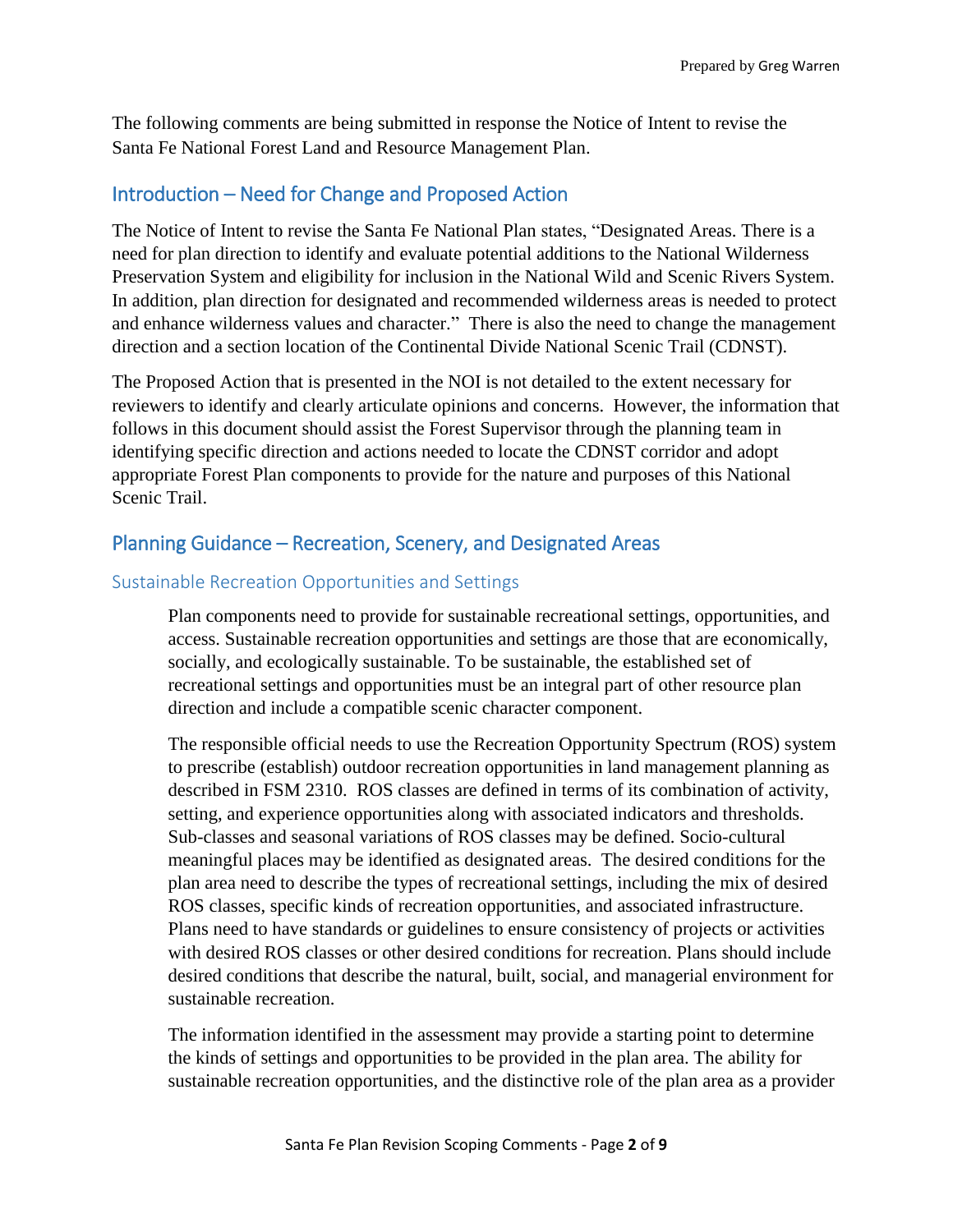of recreation, should inform and create an overall context for adjusting existing recreational settings and opportunities in a new, revised, or amended plan.

Plans should have objectives that describe the intended achievement of modifying the conditions of areas from their inventoried ROS classes toward desired ROS classes where applicable. Objectives may also be designed to alter the condition of recreation areas, dispersed sites, infrastructure, and services to achieve sustainable desired conditions for recreation in the plan area.

Plans should identify suitable uses in a recreational context that is associated with a prescribed ROS class and designated area purpose. Suitability should be described in terms of what types of recreation use and activities are suitable or not suitable within each management area or geographic area should be based on the desired ROS setting and address recreation use conflicts.

Desired recreation settings and opportunities should inform the basis for applying certain plan components to management areas or geographic areas. Plans may identify a specific set of locations or small areas, such as dispersed recreational sites, for some specific plan components without creating management areas or geographic areas.

Plan content should describe the distinctive role and contribution of the plan area to recreational opportunities and the provision of social and economic sustainability in the broader landscape. Plans may describe management strategies to the development of collaborative capacity through volunteers or partnerships to accomplish recreation objectives for the plan area.

### <span id="page-2-0"></span>Scenery Management System

The plan must include plan components including standards or guidelines to provide for scenic character integrated with other plan components. To meet this requirement the plan:

a. Must include a description of desired scenic character based on the scenery management system. Desired scenic character may be different from existing or potential scenic character identified in the assessment. Depending on the biophysical and cultural attributes of the plan area's landscape, there may be multiple desired scenic character descriptions associated with specific areas.

(1) Desired conditions describing scenic character should include scenic integrity objectives that describe the degree to which desired attributes of the scenic character are to remain. Scenic integrity objectives should be assigned throughout the plan area.

(2) Desired conditions may also describe scenic stability, sustainability, and other measures used in scenery management system. Desired conditions may include maps, graphics, photographs, or visual simulations that give a visual representation of desired scenic character and associated scenic integrity objectives.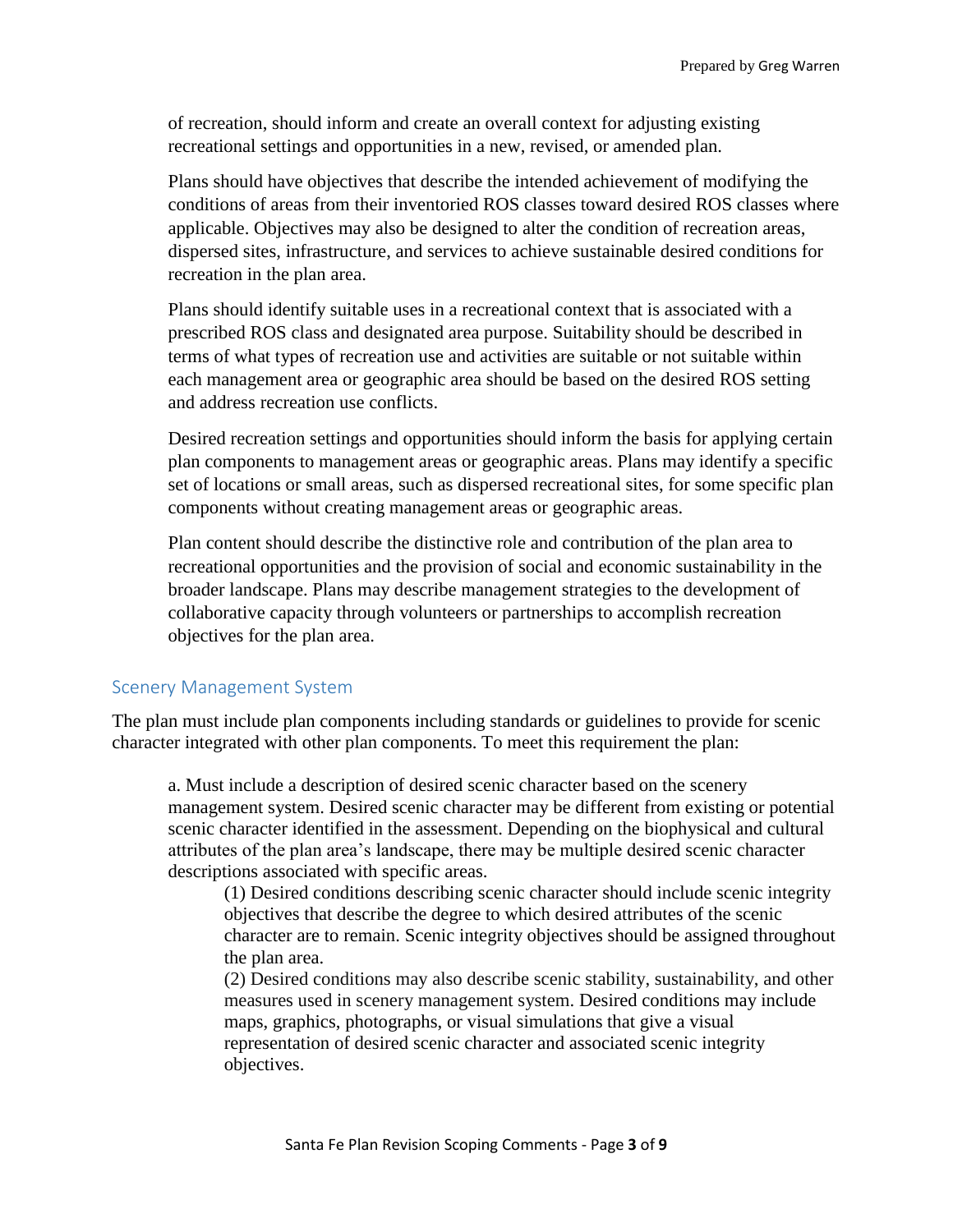b. Should contain standards or guidelines as needed to avoid or mitigate undesirable effects incompatible with desired scenery conditions. Standards or guidelines can also apply to specific scenic integrity objectives, management areas, geographic areas, designated areas or other identified special areas or places. Standards and guidelines can be applied at multiple scales to specific management activities such as timber harvest, utility corridors, trail construction, facility development, or road construction.

### <span id="page-3-0"></span>National Scenic and Historic Trails

1. When developing plan components for national scenic and historic trails:

a. The Interdisciplinary Team should review the assessment for relevant information about existing national scenic and historic trails in the plan area, including established rights-of-way pursuant to 16 U.S.C 1246(a)(2) and direction contained in comprehensive plans (CPs) pursuant to 16 U.S.C. 1244(e) or 1244(f). For existing or study national scenic and historic trails that do not have such information published, assessments should identify and evaluate other information pertinent to the location and management of national scenic and historic trails.

b. The Interdisciplinary Team shall identify Congressionally designated national scenic and historic trails and plan components must provide for the management of rights-ofways (16 U.S.C 1246(a)(2)) consistent with applicable laws, regulations, and Executive Orders. Plan components must provide for the nature and purposes of existing national scenic and historic trails and for the potential rights-of-way of those trails designated for study (16 U.S.C. 1244(b)).

c. The Interdisciplinary Team shall use the national scenic and historic trails rights-ofway maps required by 16 U.S.C. 1246(a)(2) to depict the location of the trail corridor. Where national trail rights-of-way have not yet been selected, the Interdisciplinary Team shall reference the establishing legislation (16 U.S.C. 1244(a)) as the primary source for identifying and mapping the national scenic and historic trails right-of-way. If the right-of-way has not been selected, either through legislation or publication in the Federal Register, the Interdisciplinary Team should use other information to delineate a national scenic and historic trails corridor that protects the resource values for which the trail was designated or is being proposed for designation (16 U.S.C 1244(b)).

d. The Responsible Official shall consult with neighboring Responsible Officials when developing plan components for national scenic and historic trails that cross unit boundaries and shall strive to maintain or establish compatible management approaches while recognizing diverse resource conditions and needs in the different plan areas.

e. Plan components must be compatible with the objectives and practices identified in the comprehensive plan for the management of the national scenic and historic trail. The objectives and practices include the identification of resources to be preserved and the trail's corridor carrying capacity.

f. The Responsible Official shall include plan components that provide for the nature and purposes of national scenic and historic trails in the plan area. In doing so, the Responsible Official should take into consideration other aspects of the plan related to the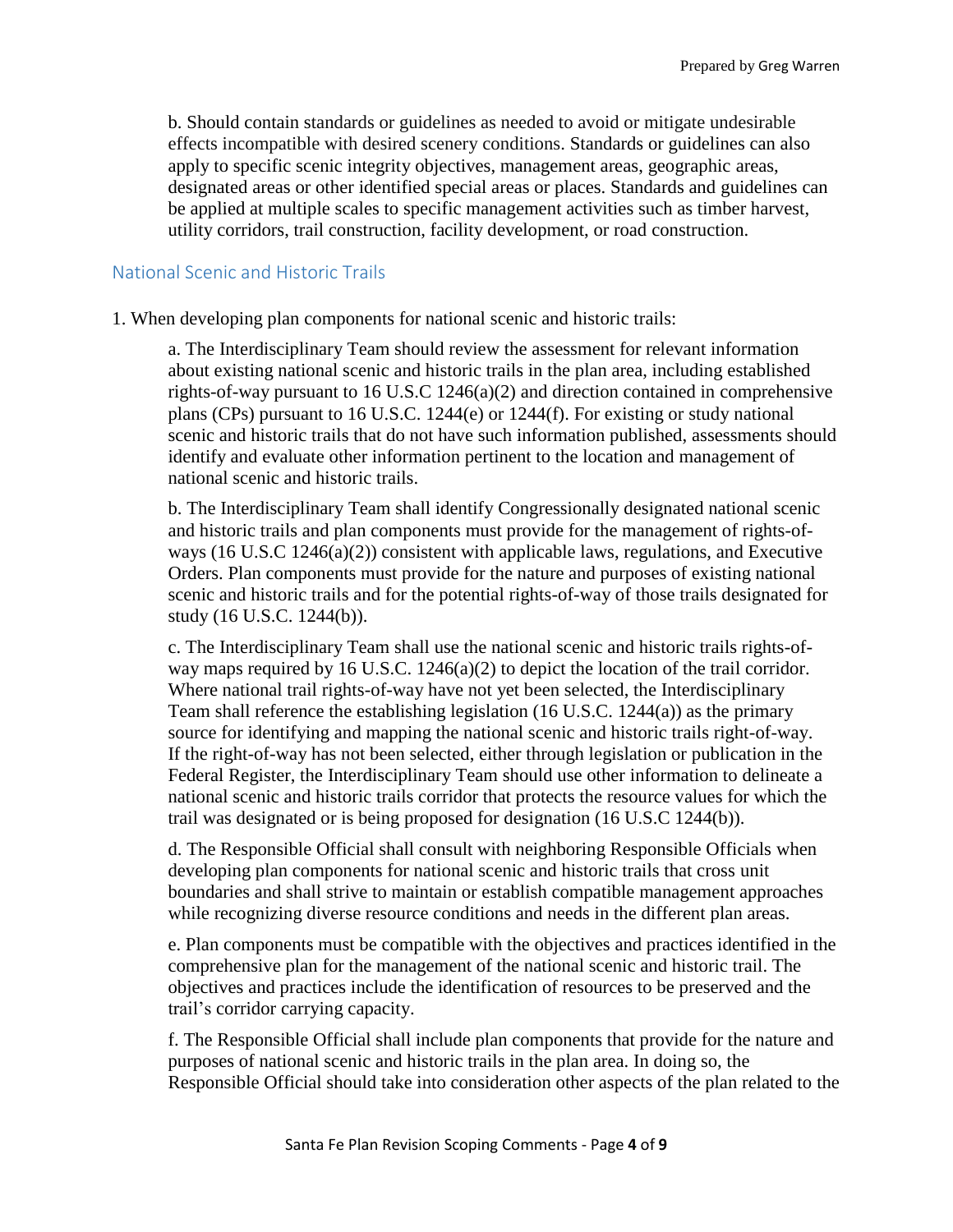trail such as access, cultural and historic resources, recreational settings, scenic character, and valid existing rights.

2. The plan must include plan components including standards or guidelines for a designated area as described in section 24.2 of this Handbook. To meet this requirement the plan:

a. Should include desired conditions that describe the national scenic and historic trail and the recreational, scenic, historic, and other resource values for which the trail was designated.

b. May include objectives for national scenic and historic trails where existing conditions (settings, opportunities, scenic character, cultural and other resources values) are different from desired conditions. These objectives can identify intended activities to improve national scenic and historic trail conditions, mitigate or enhance associated resource values, create or improve connections with communities and visitors, or other desired and measureable outcomes that will improve the national scenic and historic trail experience.

c. May include standards or guidelines to place limits or conditions on projects or activities to protect the trail and associated resource values.

d. May include suitability plan components to limit or prevent incompatible uses and activities.

e. Must identify and map National scenic and historic trails per #1c above.

f. May, to apply plan components unique to the National and Scenic Historic Trail: provide one or more management or geographic areas for a national scenic and historic trail; reference the identified national scenic and historic trail right-of-way, place a corridor around the trail, or use other means to clearly identify where the plan components apply in reference to the trail.

FSM 2350 has more information about national scenic and historic trails—see FSM 2353.42 and FSM 2353.44.

# <span id="page-4-0"></span>CDNST Corridor Location and Plan Components

The Forest Plan needs to establish and include a map that displays the extent of the CDNST Management Area to assure that the nature and purposes of the CDNST are promoted and protected. The Management Area direction needs to describe nature and purposes desired conditions that are supported by appropriate standards and guidelines. The following are a few broad CDNST Management Area recommendations:

• The extent of the CDNST Management Area needs to be at least 1/2 half mile on both sides of the CDNST travel route following topographic features where it is reasonable to do so, while additional management direction is prescribed for adjacent areas to assure that the CDNST scenery integrity needs are met. This recommendation is based on ROS criteria that identify remoteness for a Semi-Primitive Non-Motorized setting as: An area at least 1/2-mile but not further than 3 miles from all roads, railroads or trails with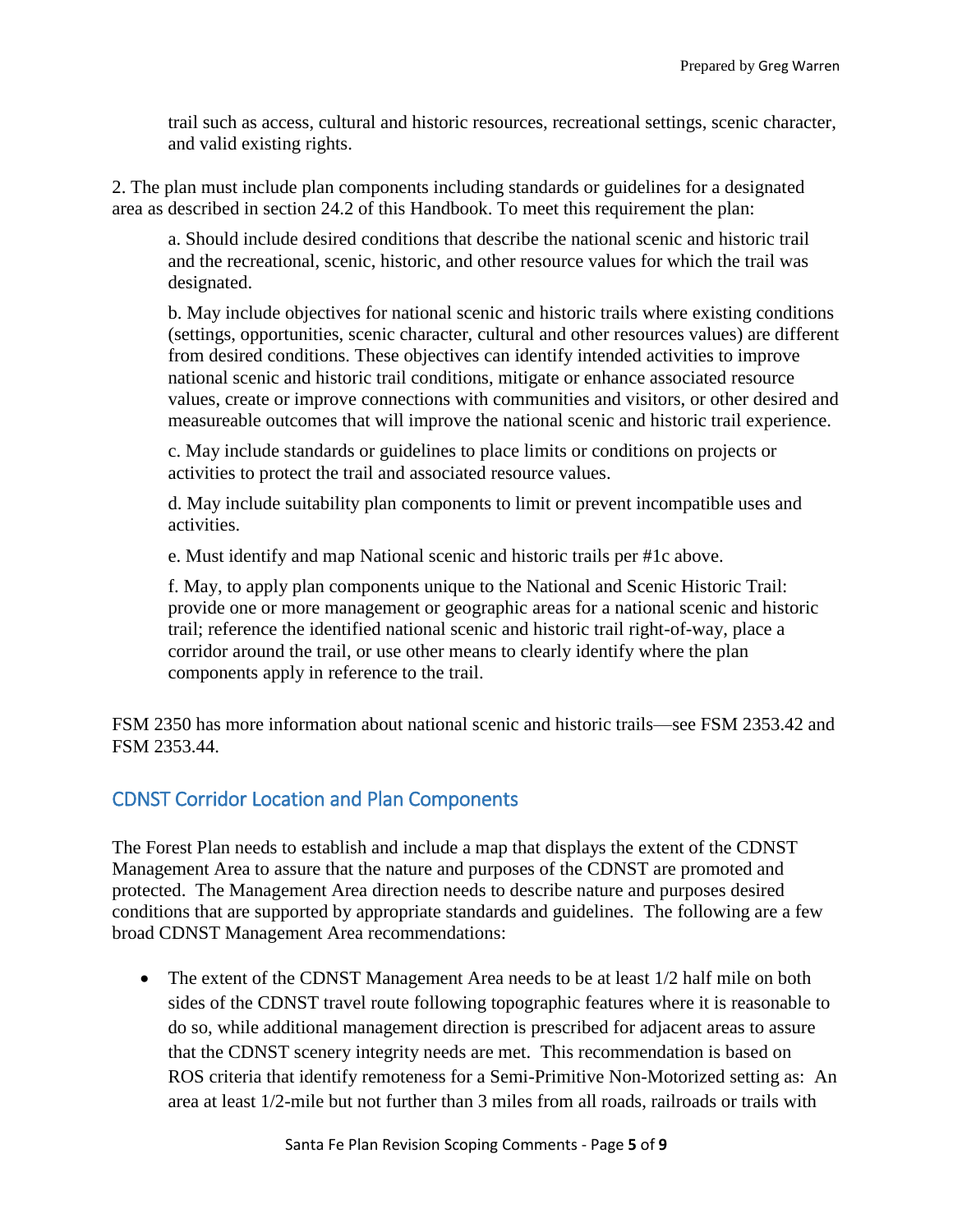motorized use; can include the existence of primitive roads and trails if closed to motorized use. More than 3 miles would tend to classify the area as Primitive another desirable setting. The Forest Service Scenery Management System identifies that the middleground begins at 1/2-mile of the travel route.

- Management of activities and uses within this Management Area need to focus on providing for the nature and purposes of the CDNST (FSM 2353.11 and FSM 2353.42). The nature and purposes of the CDNST are to provide for high-quality, scenic, primitive hiking and horseback riding opportunities and to conserve natural, historic, and cultural resources along the CDNST corridor. Other recreation and resource uses along the CDNST may be allowed only where there is a determination that the other use would not substantially interfere with the nature and purposes of the CDNST.
- Location and management factors must be considered, such as, the CDNST needs to be located in more primitive ROS classes where available and once located the management of the CDNST corridor (rights-of-way) must provide for a primitive or semi-primitive non-motorized experiences. Related, scenic management objectives of high or very high need to be met along the CDNST travel route where on Federal land.
- Land management plans need to complete the rights-of-way (NTSA, Sec. 7), Comprehensive Plan (NTSA, Sec. 5), and E.O. 13195 requirements by addressing the following: (1) establish a rights-of-way (Management Area) that is of sufficient width and so located to provide the retention of natural conditions, scenic and historic features, and primitive character of the trail area, and (2) identify specific objectives and practices to be observed in the management of the trail, including the identification of all significant natural, historical, and cultural resources to be preserved..., and an identified carrying capacity [or visitor use management practices] of the trail and a plan for its implementation.
- CDNST Management Area recommendation is describe on the map in the Appendix for the Proposed Action and/or alternatives.

Specific and recommended CDNST Management Area Plan Components are identified in the following table.

## **CDNST LMP MA Desired Conditions**

#### **Descriptions**

Consistent with the CDNST Comprehensive Plan, the MA provides high-quality scenic, primitive hiking and horseback riding opportunities and conserves natural, historic, and cultural resources (CDNST Comprehensive Plan, Chapter IV(A)). The CDNST corridor provides panoramic views of undisturbed landscapes in a tranquil scenic environment. The corridor is of sufficient width to encompass national trail resources, qualities, values, associated settings and the primary use or uses. This includes vistas, campsites, water sources, and other important resource values. Desired conditions are principally characterized by Primitive and Semi-Primitive Non-Motorized ROS settings.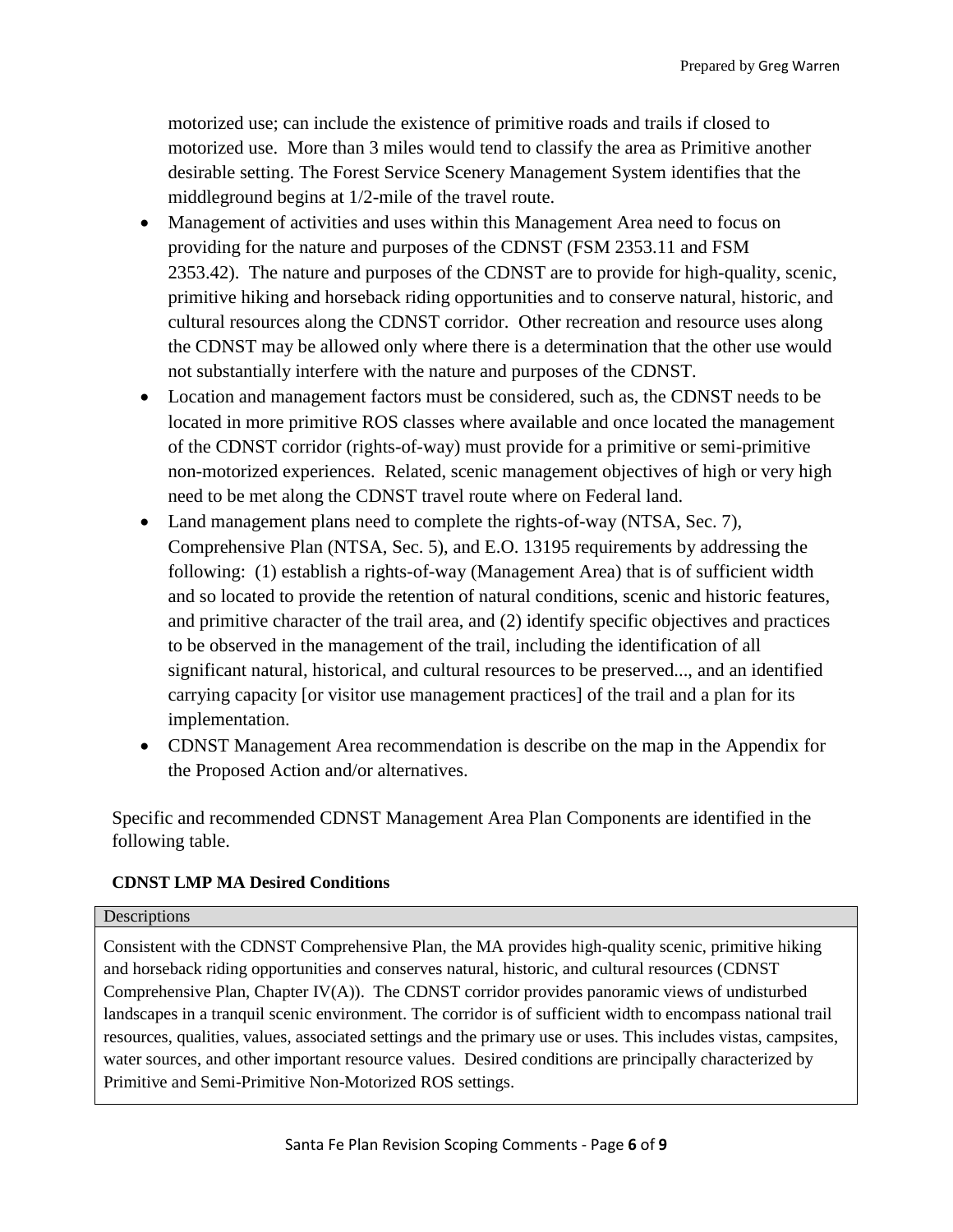## **CDNST LMP MA Objectives**

### **Descriptions**

 $\overline{\phantom{a}}$ 

Complete the CDNST unit plan (FSM 2353.44 $(b)(2)$ ) within three years.<sup>1</sup> [Example of stepped-down and staged planning and decision-making.]

Complete the CDNST travel route through the MA within five years. [Example of proposed and possible actions.]

### **CDNST LMP MA Standards or Guidelines**

Descriptions - See FSM 1110.8 for Degree of Compliance or Restriction "Helping Verbs" and "Mood of Verb" Definitions

#### **Scenery Management**

Manage the travelway as a concern level 1 travel route. Resource management actions must meet a Scenic Integrity Level of Very High or High (CDNST Comprehensive Plan, Chapter IV(B)(4)).

### **Recreation Management**

Resource manage actions and allowed uses must be compatible with maintaining or achieving Primitive or Semi-Primitive Non-Motorized ROS class settings, except motor vehicle use is allowed if such use is in accordance with the CDNST Comprehensive Plan, Chapter IV(B)(6) and FSM 2353.44b(11).

Manage the CDNST to provide high-quality scenic, primitive hiking and pack and saddle stock opportunities. Backpacking, nature walking, day hiking, horseback riding, nature photography, mountain climbing, cross-country skiing, and snowshoeing are compatible with the nature and purposes of the CDNST (CDNST Comprehensive Plan, Chapter IV(B)(5), FSM 2353.42 and FSM 2353.44b(8)).

Motorized and mechanized use may only be allowed where such use is in accordance with CDNST Comprehensive Plan, Chapter IV(B)(5)&(6) and FSM 2353.44b(10) and (11).

If the interval between natural water sources is excessive, consider developing and protecting water sources for hikers and pack and saddle stock use (FSM 2353.44b(9)).

#### **Special Uses Management**

Activities, uses, and events that would require a permit must not be authorized unless the activity, use, or event contributes to achieving the nature and purposes of the CDNST (CDNST Comprehensive Plan, Chapter  $IV(B)(7)$ ).

#### **Minerals Management**

Mineral leases are to include stipulations for no surface occupancy.

Permits for the removal of mineral materials are not to be issued.

Mineral withdrawals should be enacted in areas with a history of locatable mineral findings.

#### **Timber Management**

Lands are not suitable for timber production. Timber harvest is not scheduled and does not contribute to the allowable sale quantity.

#### **Vegetation Management**

Vegetation may be managed to enhance CDNST values, such as to provide vistas to view surrounding landscapes and to conserve natural resources.

Vegetation may be managed to maintain or improve threatened, endangered, and sensitive species habitat.

**Cultural and Historic Resources Management**

Protect cultural and historic resources. Interpret National Historic Trails and sites.

<sup>&</sup>lt;sup>1</sup> This stage of stepped-down planning step could be addressed in a Forest Plan if supported by the Forest Plan EIS.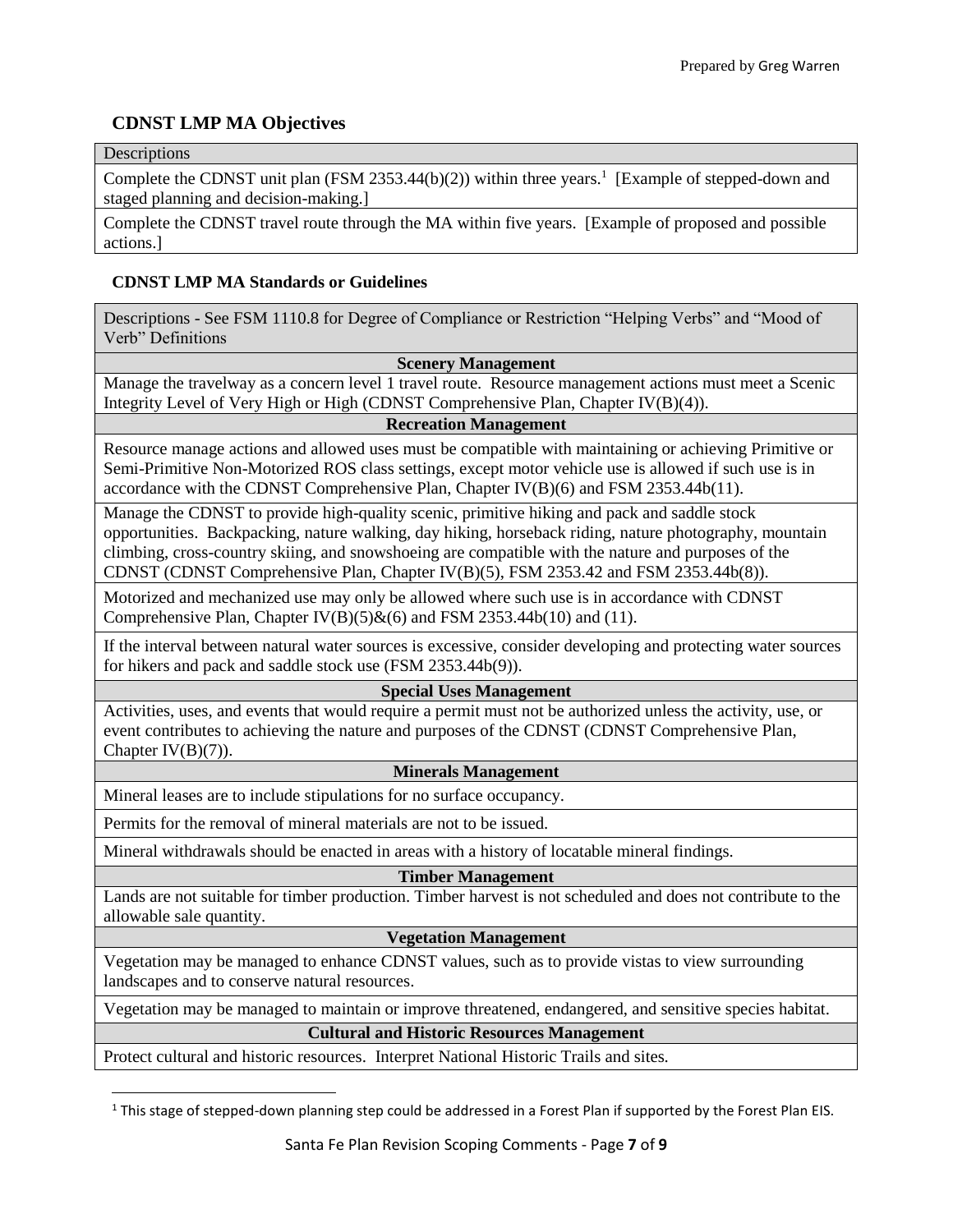#### **Lands Acquisition**

Provide for land acquisitions to protect the nature and purposes of the National Trail. Prohibit land disposals.

#### **Travel Routes**

Segments of the CDNST should fall into Trail Class 2 or 3 and have a Designed Use of Pack and Saddle Stock, except where a substantial safety or resource concern exists, the travel route may have a Designed Use of Hiker/Pedestrian (FSH 2309.18).

Road construction and reconstruction is prohibited; excepted are motor vehicle use circumstances described in CDNST Comprehensive Plan Chapter IV(B)(6) and FSM 2353.44b(11).

The CDNST travel route may not be used for a livestock driveway.

#### **Fire Suppression**

Fire suppression activities should apply the Minimum Impact Suppression Tactics Implementation Guidelines.

#### **Motor Vehicle Use**

The use of motorized vehicles by the general public is prohibited; excepted is motor vehicle use that is in accordance with the 2009 CDNST Comprehensive Plan provisions as detailed in Chapter IV(B)(6).

### **Other Uses Considerations**

Other uses that could conflict with the nature and purposes of the CDNST may be allowed only where there is a determination that the other use would not substantially interfere with the nature and purposes of the CDNST (16 USC 1246(c)).

### **CDNST LMP MA Implementation Guidance**

Partnerships and volunteers are sustained or sought to lead and assist in CDNST programs. Volunteer and cooperative agreements are developed with those the Continental Divide Trail Coalition, volunteers, and private organizations that are dedicated to planning, developing, maintaining, and managing the CDNST in accordance with Sections 2(c), 7(h)(1), and 11 of the NTSA.

The direction in the NTSA, 2009 CDNST Comprehensive Plan, FSM 2310, FSM 2353.4, and FSM 2380 are used to guide the protection, development, and management of the Trail.

CDNST planning information, including supplemental NEPA guidance, is found in the attached document titled, ["CDNST Planning Handbook.](http://nstrail.org/management/cdnst_legislative_history_land_management_plan_considerations.pdf)"

Thank you for accepting and considering these comments.

Greg Warren 22 S Juniper Ct Golden, CO 80401-5002

Attachment: CDNST Planning Handbook